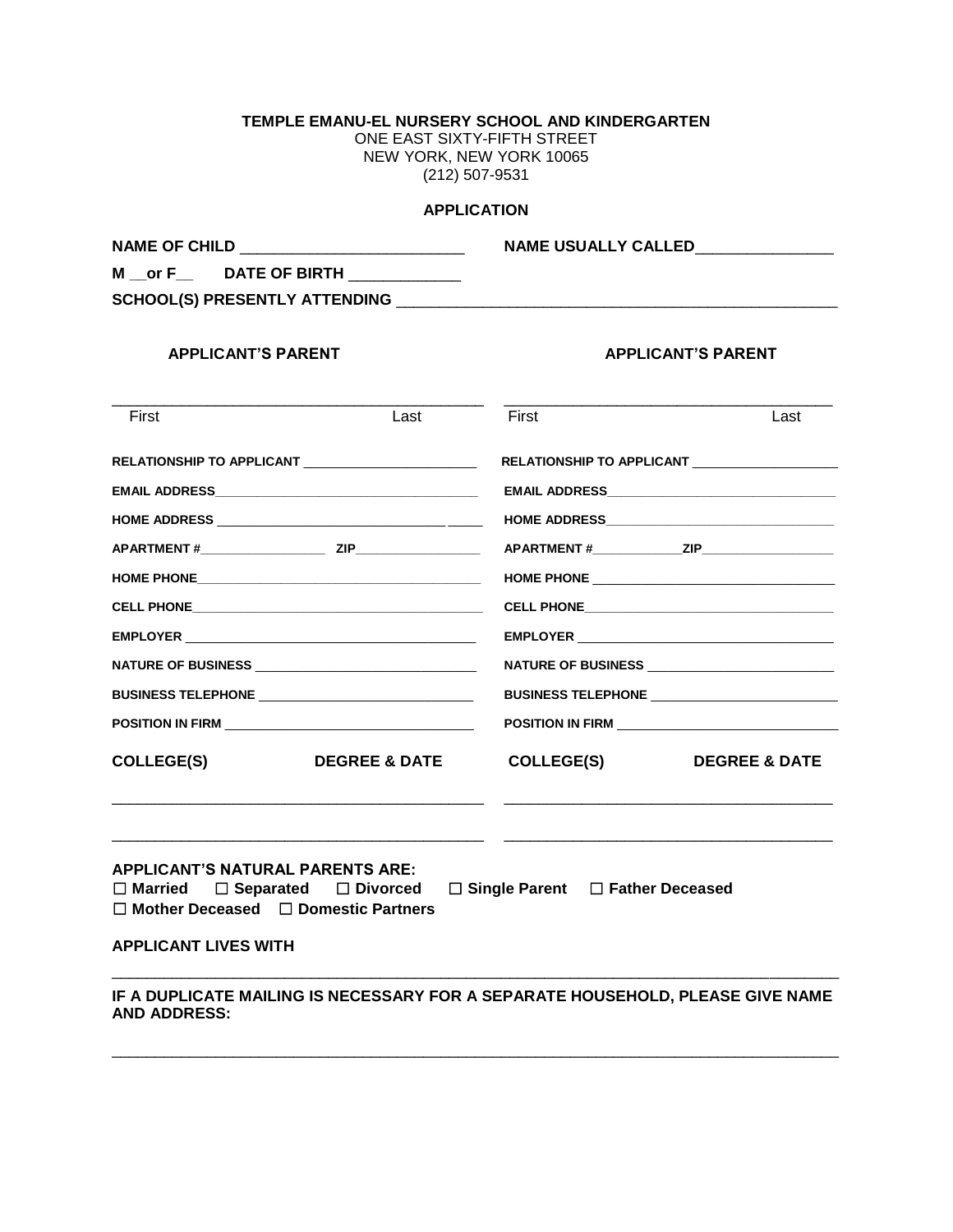## PLEASE LIST SIBLINGS:

| Name           | Age                                              | School                                                                      |
|----------------|--------------------------------------------------|-----------------------------------------------------------------------------|
| Name           | Age                                              | School                                                                      |
| <b>SCHOOL:</b> |                                                  | PLEASE LIST ALL MEMBERS OF FAMILY WHO HAVE ATTENDED TEMPLE EMANU-EL NURSERY |
| Name           | Date Attended                                    | Relationship to Applicant                                                   |
| Name           | Date Attended                                    | Relationship to Applicant                                                   |
|                | HOW OR FROM WHOM DID YOU LEARN ABOUT THE SCHOOL? |                                                                             |
|                | US TO BETTER UNDERSTAND, YOUR CHILD/FAMILY:      | PLEASE SHARE A BRIEF ANECDOTE THAT TELLS US SOMETHING ABOUT, OR WOULD HELP  |
|                |                                                  |                                                                             |
|                |                                                  |                                                                             |
|                |                                                  |                                                                             |
|                |                                                  |                                                                             |
|                |                                                  |                                                                             |
|                |                                                  |                                                                             |
|                |                                                  |                                                                             |
|                |                                                  |                                                                             |
|                |                                                  |                                                                             |
|                |                                                  |                                                                             |
|                |                                                  |                                                                             |
|                |                                                  |                                                                             |